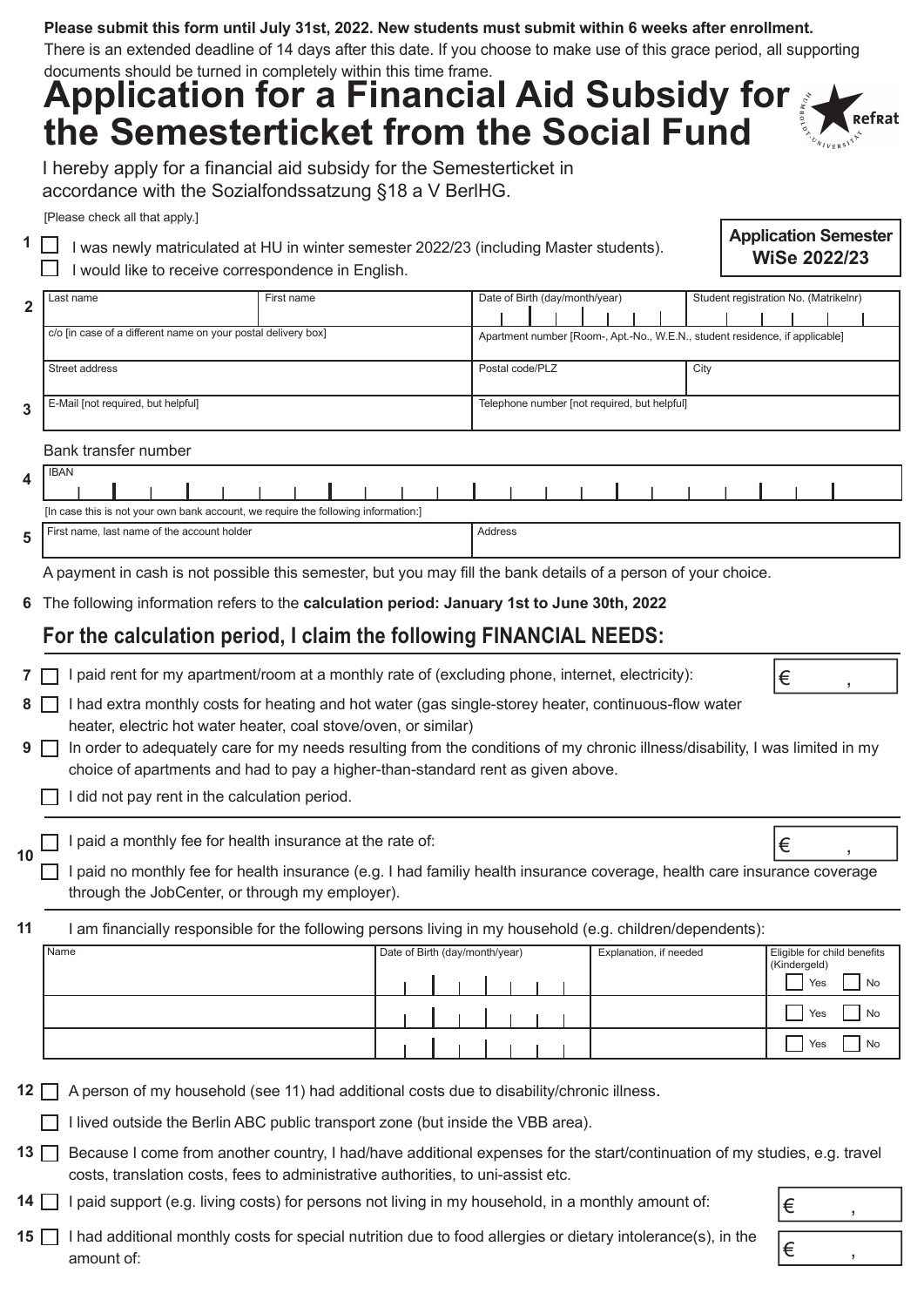- **16** □ During the calculation period, I had expenses for medical and/or psychological health care which were not covered by my health insurance, in the amount of:
- 17  $\Box$  During the calculation period, I had additional costs that presented me with exceptional financial difficulties (e.g. rental security deposit, additional service-, repair- or utility bills, court fees, etc.), in the amount of:

## **For the Calculation Period, I had the following available SOURCES OF INCOME (net): 18**

[Please submit any income of you and your dependents (as stated under clause 11, if applicable). **Please make a precise statement for each month and do not leave blanks**. If you did not have income in a certain month, fill in "0 €".]

| <b>Month</b>                    | Amount/Type of Income (support from family, ALG, Wohn-/ Kindergeld, jobs, savings used etc.) |
|---------------------------------|----------------------------------------------------------------------------------------------|
| Jan 2022 $ \epsilon$            |                                                                                              |
| Feb 2022 $\vert \epsilon \vert$ |                                                                                              |
| Mar 2022 $ \epsilon$            |                                                                                              |
| Apr 2022 $ \epsilon$            |                                                                                              |
| May 2022                        | ∣€                                                                                           |
| Jun 2022                        | €                                                                                            |

In the calculation period I had the following

19 Debts [bank overdraft, personal loan, credit card debts, etc.] 20 Assets [if above the amount of exemption]

### **In addition, I claim the following HARDSHIP(S):**

- **21**  $\Box$  On this date:  $\Box$  **Dependent on the Universe of Study** (Studienabschluss).
- from the dates of an unpaid or low-paid **internship** that lasted a minimum of three months and required a time commitment of at least 30 hours per week. At least one day of the internship was within the calculation period. **22** From the dates of
- **23**  $\Box$  I had a limited work permit (Arbeitserlaubnis), or no work permit at all.
- I had to pay extra expenses for **medical or psychological care**, that were not covered by my health care insurance. The **24** total amount of this costs exceeded 250 € during the calculation period.
- 25  $\Box$  During the calculation period, I was **pregnant**.
- **26** □ During the calculation period, I was a **single parent**.
- During the calculation period, I was raising **a child/children under the age of 18. 27**
- I, or my child, was eligible for social welfare payments according to **SGB XII or SGB II** (such as ALG II). **28**
- I had a **disability/chronical illness**. **29**
- I **provided care for a relative** in need during the calculation period. **30**
- I claim the following **other comparable hardship(s)** [this does not refer to financial hardships]: **31**

#### **I affirm in good conscience that the statements in the application form and in the supporting documents are true and correct, to the best of my knowledge.**

I understand that even if a financial aid subsidy is later granted to me, I am still under obligation **to pay the complete fee for 32 the Semesterticket to the University**, as a prerequisite to enrol or to reregister for the next semester. I agree to my personal data being stored electronically. I recognise that my data will not be shared with third parties nor used for any other purpose but the evaluation of my claim to a financial aid subsidy, and possibly for the payment of said subsidy. The Semesterticket Office checks the following information solely with the Registrar´s Office (Immatrikulationsbüro), in order to confirm whether the fee for the Semesterticket has been paid: Name, student registration number (Matrikelnummer), and date of birth. The German text shall prevail in case of ambiguities due to translation or other cases where in doubt.





 $\in$ 

€ ,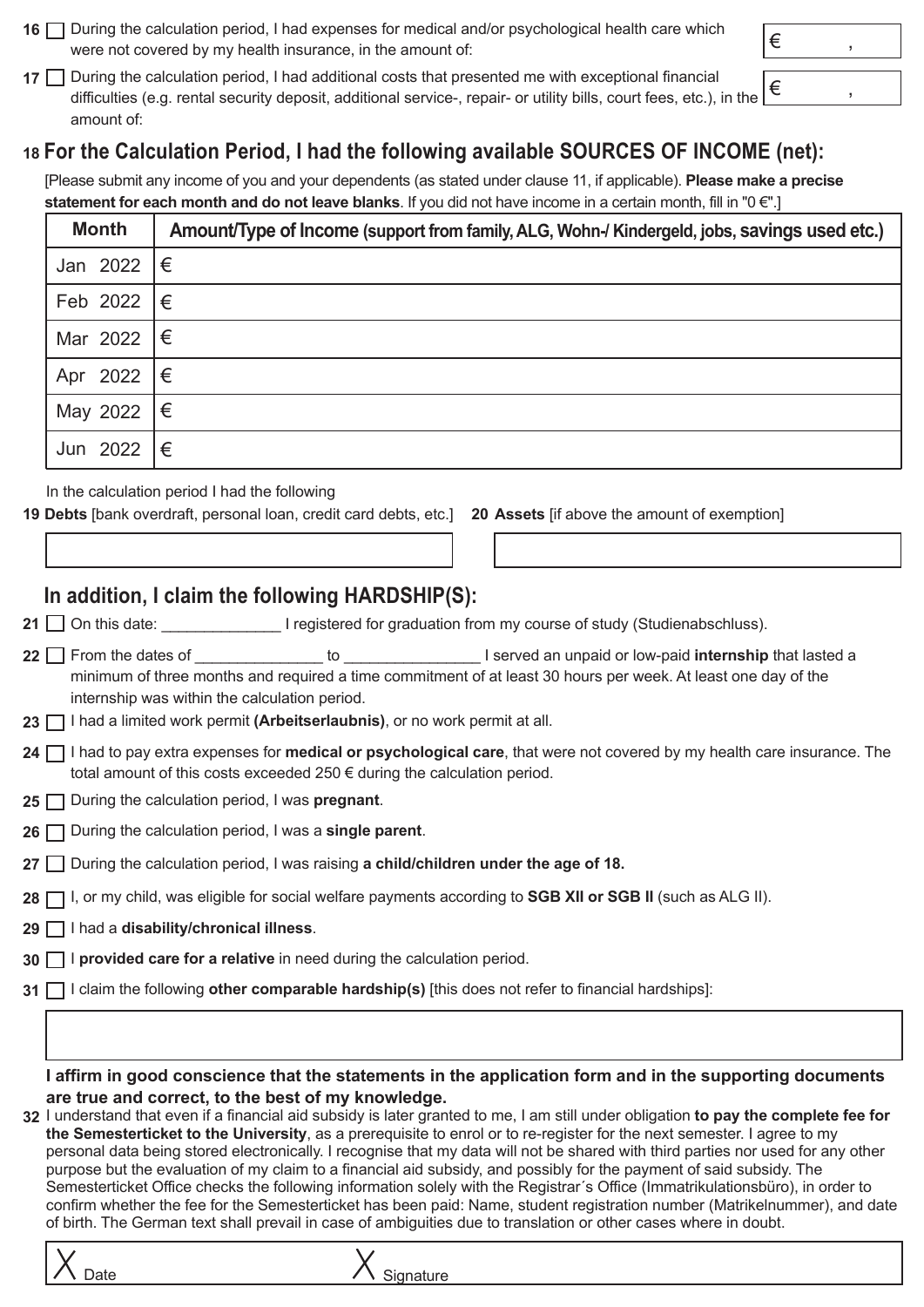### **Explanation and Annotation to Semesterticket Financial Aid Page 1**

(In case of questions or if you need help, please contact us. We are looking forward to helping you.)

Any student who is matriculated at HU Berlin may apply for a financial aid subsidy for the Semesterticket. All students whose monthly income does not exceed their financial needs have a right to a financial aid subsidy. The amount of subsidy is determined not only by the relation between each individual's income and financial needs, but also by the number of exceptional hardships. The amount of subsidy is further limited by the total sum of all approved applications and the available funds. The greater the number of students who are granted financial aid, the smaller is the amount of subsidy available for each individual.

The application for a financial aid subsidy must be turned in to the Semesterticket Office within the **submission period**, before the final deadline (Application for summer semester: January 1st to February 28th and **for winter semester: June 1st to July 31st**, for newly registered students: within 6 weeks after enrolment). Further information: www.semtix.de

**Supporting documents:** Please do not turn in any original documents. **Copies are acceptable evidence.** If possible, the supporting documents should contain only the minimum information necessary for the application. We have no need and no desire, to receive the data of uninvolved third persons and nonrelevant bank account transactions. In general, we can accept supporting evidence from applications submitted previously, as long as the numbers to be calculated or the details of the situation have not changed (if sums are unchanged over two month or more, one document (e.g. bank statement) from one month of that period will be sufficient). Copies of bank statements are sufficient evidence for all kinds of income and expenses (including bank overdraft). Except for the relevant transactions, all entries on bank statements may be blacked out. **Sensitive documents, such as passports or doctor´s written statements, may simply be presented in person in the Semesterticket Office.**

- Please check this box, if you were newly enrolled at the HU Berlin for the application semester. (also applies to Masters' students). It makes no difference whether you already studied somewhere else or whether you are actually in your first semester of studies in general (Hochschulsemester). We need this information to determine if an application can be accepted after the regular deadline. In that case a different calculation period has to be applied: All your statements and supporting documents are to refer to the last six month before application (e.g. application in September > Calculation period is March to August). Please alter the form manually, if applicable. **1**
- **Personal Information.** In the box "c/o" (bei) you can write the name of your main tenant, if you live in someone else´s household or if your own name is not **2** listed on your home letterbox. In the box "Apt" (Wohnung) you may write W.E.N., if you live in a student residential housing for example, or you may give other details which must appear in your postal address in order for letters to be delivered to you (e.g. Hinterhaus). Important for a change of address: If your address changes, please inform us (changes of address given to the Registrar's Office **(Immatrikulationsbüro) or AGNES do not reach us!).**
- **Contact information.** Providing your email address and telephone number is voluntary and not required. But it makes our job easier, in case we need to reach you regarding further details. **3**
- **Bank account information.** As a general rule, we pay your potential financial aid subsidy by bank transfer to a bank account. For that purpose, we require your account information. The financial aid subsidy is not subtracted from your student fees for the next semester - therefore, in order to re-register, you must pay the full amount of your student fees to the university by bank transfer. If you need the payment in cash, please check the box accordingly. If you are granted a subsidy, you will receive a message from us informing you that you may pick up a payment form at the Semesterticket Office. Once you submit this form, along with an official photo I.D. to the HU Treasurer´s Office (Kasse der HU, UL6), you will receive direct payment in cash. **4**
- **Alternate bank account holder.** In case the bank account to which we would transfer your potential subsidy is not your own, it is imperative that we must receive the first and last name and the complete address of the bank account holder. **5**
- **Calculation period.** The calculation period consists of the months that your claims and supporting documents must refer to. For the application for the **winter semester, this refers to the months January to June**, and for the summer semester to the months July to December. Please note: For newly enrolled students who are applying for a subsidy outside of the regular application period, there is a different calculation period (see explanation 1). **6**
- **Rent.** Enter your monthly rent, including utilities; or, if relevant, the portion of rent that you paid in the calculation period (basic rent + utility costs + advance payments for heating costs, if applicable). Additional expenses such as electricity, telephone, internet access, or newspaper subscriptions should not be factored into this rent cost. If you had extra expenses for heating and/or hot water, these may be added in at a fixed rate (see below). If your rent changed within the calculation period, please write out, on a seperate page, the amount of rent for each month. **Supporting documents:** A copy of your housing contract/rental agreement, or a bank statement showing the payment of your rent, or a letter of confirmation from the person to whom you pay rent. **7**
- Additional heating and hot water expenses. Additional monthly expenses for heating and hot water are costs for single-storey gas heating, continuous-flow water heaters, electric hot water heaters, night storage heaters, stove heaters (e.g. coal stoves), electric radiators, or similar. If this applies to you, please check this box, and under "Rent", please enter the amount of your rent minus these costs. Since we factor in these heating costs as a fixed sum, we require no supporting documents. Please note: All other expenses for electricity and gas (e.g. electric or gas kitchen stoves, electric lights, power appliances) are not additional heating and water costs, since they are considered as basic needs at a fixed sum. **8**
- **Higher rent due to a limited choice of apartments.** Persons who claim consideration for the hardship `disability`/´chronic illness´ may factor in the higher costs of housing and heating. **Supporting documents:** A copy or submission in person, of a disability certificate, or a doctor´s written statement documenting the existence of a disability/chronic illness. **9**
- **Health care insurance expenses.** Please enter the costs for health insurance, that you paid during the months of the calculation period, here. **Supporting 10 documents:** Copy of a health care insurance statement, or a bank statement showing the payment of your health care insurance fee. If you paid the student standard rate (currently approx. 105 €), a copy of your insurance card is sufficient. Please note: If you paid no fees, i.e. in the case that other parties covered the fees of your health care insurance, please check the box. In this case, we need no supporting documents.
- **Financial support for dependent persons living in your household.** Please list all persons in your household whom you financially support. They will be **11** factored in the calculation as an additional financial necessity at 353 € per person and month. If you do not have enough space on the form, please list additional persons on an extra page. If you were eligible to collect child benefits (Kindergeld), please inform us of this. If you list persons of full legal age, then you must state their income and, if necessary, provide supporting documents as evidence of it - this will affect the overall calculation.
- 12 For additional costs due to chronic illness/disability of a household member a fixed sum may be allowed. Supporting documents: A copy, or submission in person, of the disability certificate, or a doctor´s written statement documenting the existence of a disability/chronic illness of that person.
- **I come from another country.** These expenses require no supporting documents; they will be calculated as a fixed sum. This fixed amount serves to cover **13** the costs of visas, translations or similar expenses.
- **Costs of living for other persons,** who do not live in your household. The information you enter should refer to the calculation period. **Supporting 14 documents:** Copy of agreement for financial support, a corresponding bank statement, or a letter of explanation from the person whom you pay support.
- **Special dietary needs.** Please enter the estimated extra monthyl costs within the calculation period. **Supporting documents:** Copy of a doctor´s written **15** statement attesting to the necessity of a special diet. If costs exceeded 61 € per month, please provide bills documenting the costs for one exemplary month within the calculation period.